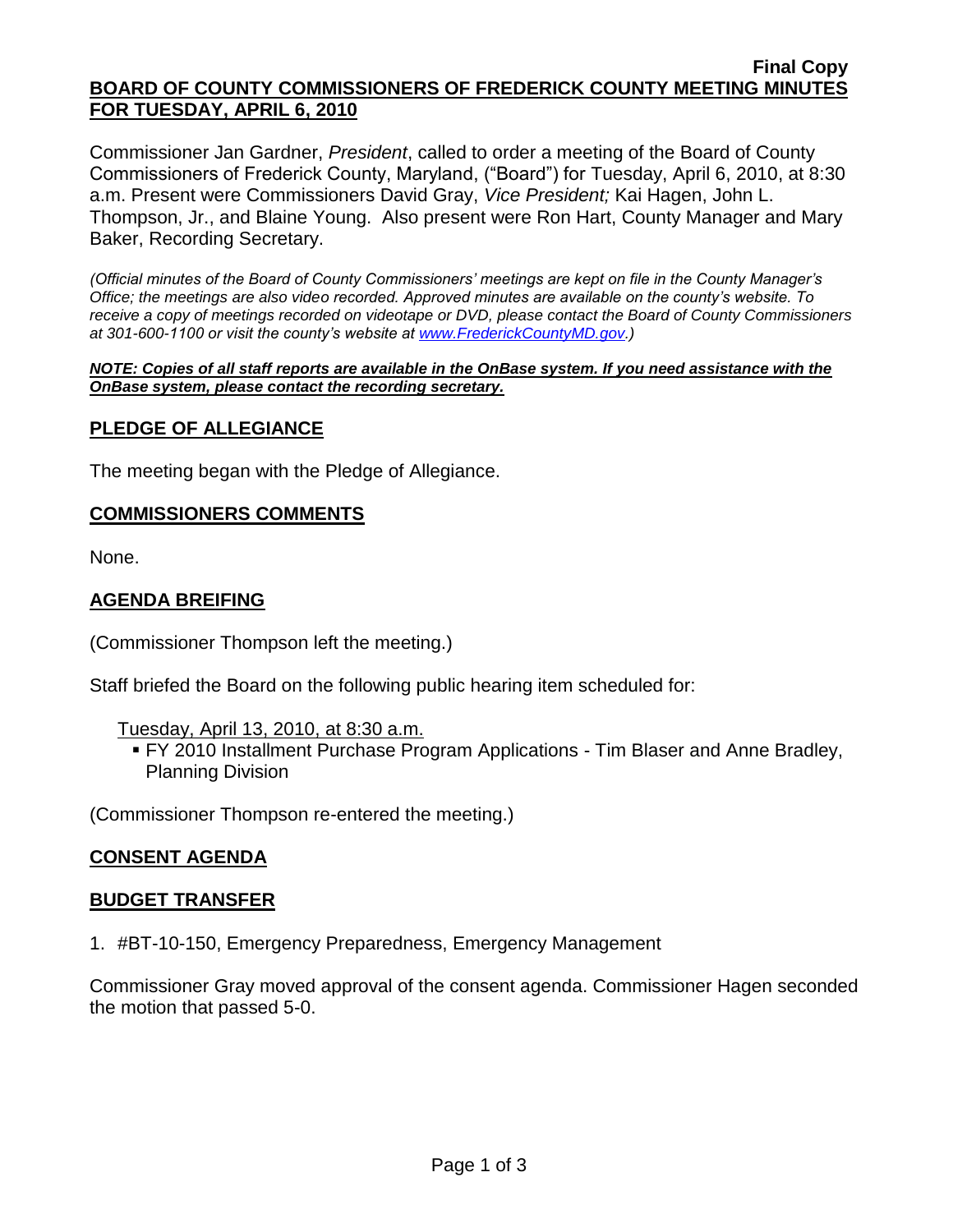#### **Final Copy BOARD OF COUNTY COMMISSIONERS OF FREDERICK COUNTY MEETING MINUTES FOR TUESDAY, APRIL 6, 2010**

## **WORKSESSION**

# **Presentation of Tree Planting Initiative for The Journey Through Hallowed Ground (JTHG) Corridor - Cate Magennis Wyatt, President, JTHG Partnership**

Ms. Wyatt presented the tree planting initiative.

There was no public comment.

Commissioner Gray moved approval of submitting a letter of endorsement for the concept of a tree planting initiative for the JTHG corridor with the understanding that the conceptual plan would come back to the Board before it was implemented. Commissioner Hagen seconded the motion.

Commissioner Thompson offered an amendment to include language in the letter of support stating "with the understanding there would be no fiscal commitment, cash or in-kind, on the part of Frederick County Government."

The motion including the amendment passed 5-0.

# **Presentation of Final Report of the Metropolitan Washington Council of Governments MD 85/MD 355 Transportation Oriented Design Study - John Thomas, Planning Division**

Marsha Keiser, Parsons Brickerhoff (outside consulting firm), and Mr. Thomas presented the final transportation oriented design study.

Public comment was taken from:

• Alan Feinberg

No action was taken by the Board.

# **COMMISSIONERS COMMENTS**

None.

# **PUBLIC COMMENTS**

None.

# **QUESTIONS - PRESS**

None.